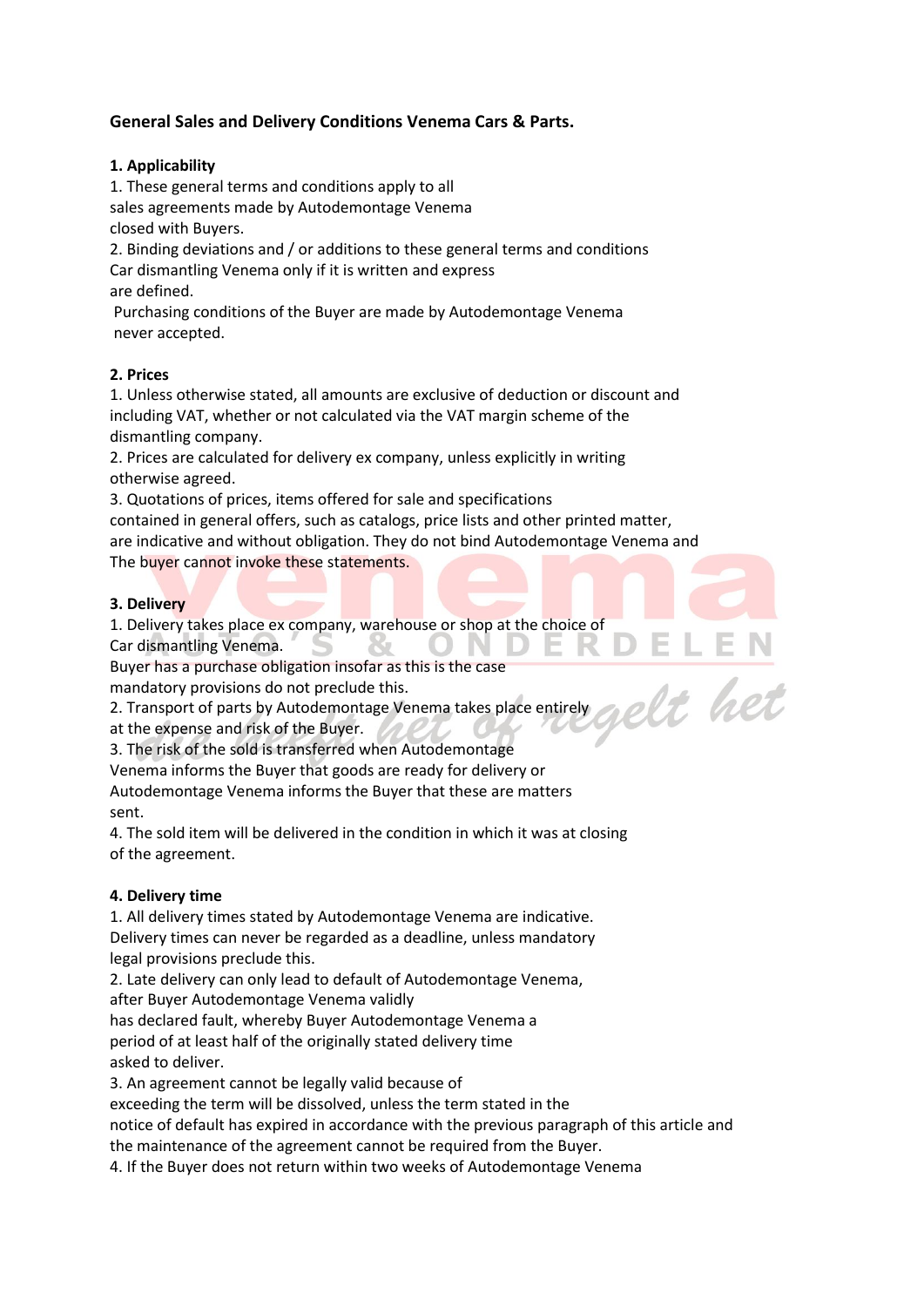has informed him that the purchased item is ready for collection Car dismantling Venema entitled to the agreement without to dissolve judicial intervention.

#### **5. Payment**

1. Unless otherwise agreed, payment is made in cash and in advance, unless mandatory legal provisions preclude this. 2. Invoices will in any case expire on the fourteenth day after the invoice date. 3. If an invoice expires, the Buyer is without a summons or notice of default is required, in default. At that time, all outstanding invoices from Autodemontage Venema addressed to Buyer, immediately and fully due and payable. 4. From the moment of default the buyer owes the full amount amount owed default interest equal to 1.5% per month. 5. If Autodemontage Venema due to the default of the Buyer is forced to hand over her claim for collection, all come associated costs, such as administrative costs, judicial costs and extrajudicial costs, including costs for a bankruptcy petition, at the expense of the Buyer. The extrajudicial collection costs amount to at least 15% of the unpaid amount, with an absolute minimum of € 150.00, unless mandatory provisions oppose this.

#### **6. Retention of title**

1. Autodemontage Venema remains the owner of the goods delivered by it matters until the time when the Buyer fulfills all obligations towards. Car dismantling Venema with regard to the relevant, the previous and next<br>transactions.<br>Until that time, the Buyer is bound by<br>Car dismantling Venema delivered social state of the contract of the contract of the contract o transactions.

Until that time, the Buyer is bound by

Car dismantling Venema delivered goods separately from other goods

and clearly identified as the property of Autodemontage Venema.

to keep and properly insured and kept insured.

2. If Buyer has any obligation under paragraph 1 of this article

Venema fails or if there is a well-founded fear

it is justified that the Buyer will not fulfill the aforementioned obligations

Car dismantling Venema entitled without notice

To immediately take delivery of the goods delivered by the Buyer, wherever it is located were allowed to be. The costs of taking back are then always charged to Buyer.

3. As long as the above claims have not been paid, the buyer is not entitled to alienate the relevant goods or to transfer the relevant goods to a establish a pledge or non-possessory pledge.

4. If Autodemontage Venema cannot rely on it

retention of title, because the delivered goods are mixed, deformed or

traced, the Buyer is obliged to deliver the newly formed goods to Autodemontage

To pawn Venema and to take the necessary actions to that end perform.

### **7. Shortcomings / complaints**

1. Without prejudice to the applicable warranty conditions such as by Autodemontage Venema published on its website, the Buyer is obliged to deliver matters immediately accurately for observable shortcomings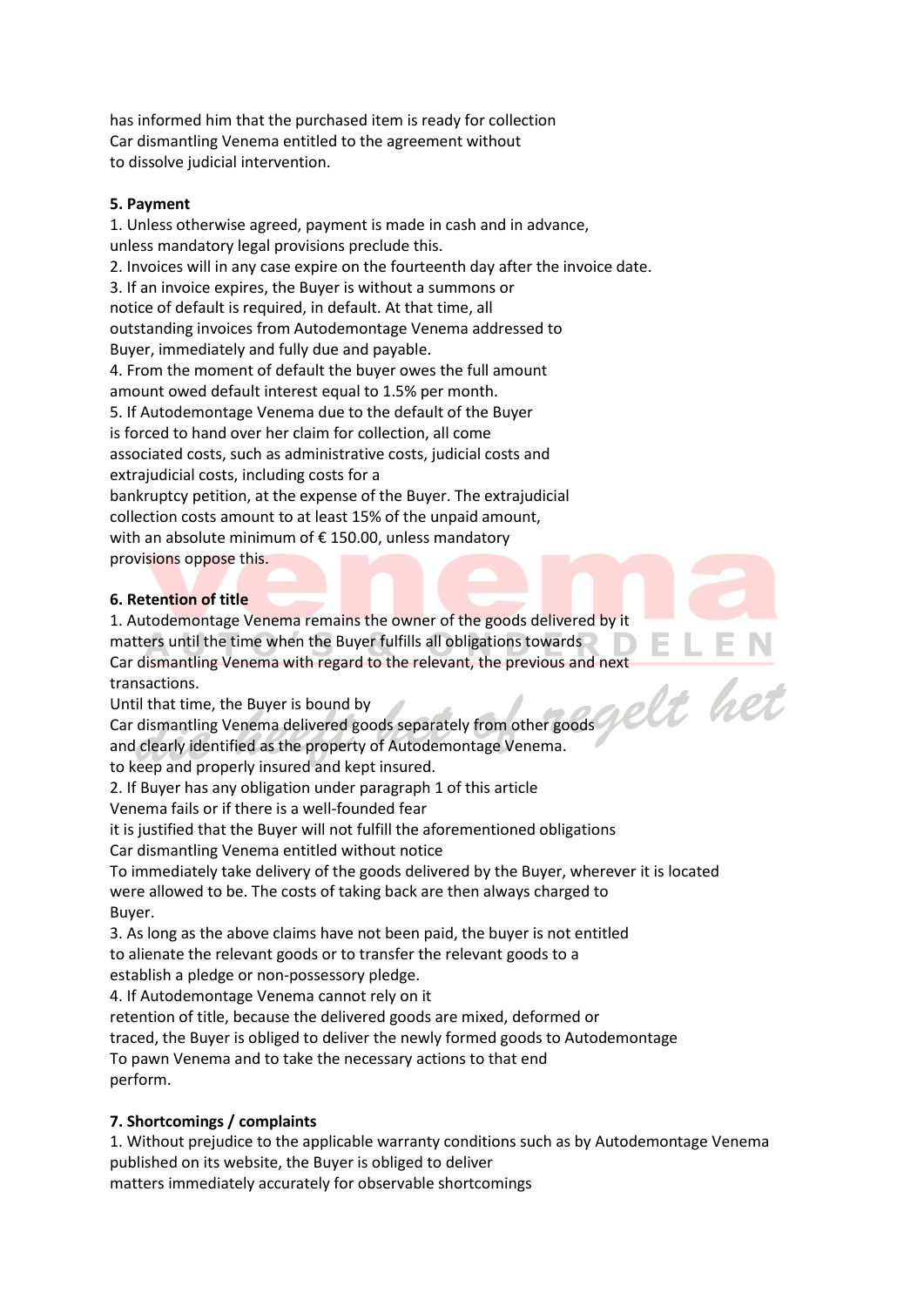to check.

Defects found must be received within seven days discovery to be reported to Autodemontage Venema. 2. The notification referred to in the previous paragraph must be made in writing and accompanied by a description of the findings shortcoming, stating the invoice and invoice number, unless mandatory provisions preclude this. Buyer must Car dismantling Venema to enable the identified verify shortcoming. Does the Buyer not meet the stated notification requirements, then his right to invoke shortcomings expires. 3. Shortcomings in the delivered are no ground for dissolution of the agreement, unless mandatory legal provisions oppose this object if Autodemontage Venema is able to correct the shortcoming

remedy within a reasonable time.

4. The buyer will submit the costs as a result of unfounded complaints Reimburse car dismantling Venema.

5. A shortcoming does not entitle the Buyer to give up his payment obligation suspend.

### **8. Force majeure**

1. If Autodemontage Venema fails in whole or in part the fulfillment of the obligation to the Buyer cannot meet this shortcoming Autodemontage de Venema are allocated if Autodemontage Venema the execution of the agreement is made more difficult is made impossible by a - foreseeable or otherwise -

circumstance beyond the control of Autodemontage Venema

- located, such as, but not limited to:<br>
failure by suppliers / transporters<br>
war<br>
riot or similar situations<br>
sabotage<br>
howcatt - failure by suppliers / transporters
- war
- riot or similar situations
- sabotage
- boycott
- strike or occupation
- machine damage
- theft from the warehouses
- business disorders
- government measures
- bad weather
- lightning strike
- fire.

2. If a situation arises referred to in paragraph 1 of this article, Car dismantling Venema is not liable for any resulting damage damage resulting for the Buyer and Autodemontage Venema can go to suspend fulfillment of its obligations or

dissolve agreement in whole or in part without judicial intervention without being obliged to pay any compensation to the Buyer.

### **9. Use of the case**

1. The buyer must use the delivered item in accordance with its nature and destination, with due observance of all legal instructions for use and the instructions for use prescribed by Autodemontage Venema.

2. Car dismantling Venema sells auto parts. To be able to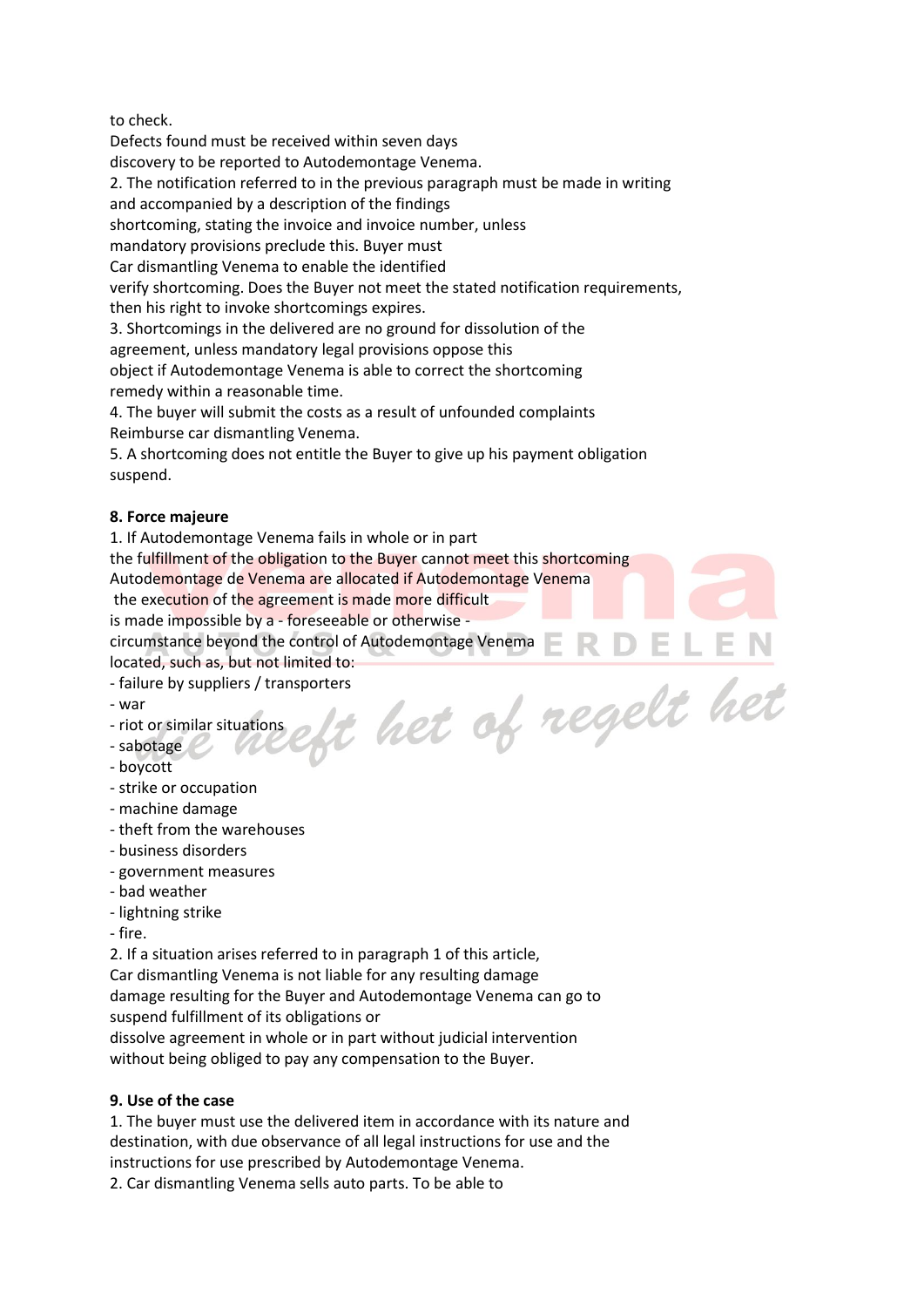meet the requirements for car parts, they must be on the installed correctly by a specialist.

3. If the Buyer does not deliver the delivered item in accordance with paragraph 1 or 2 of this article used or. and the Buyer suffers any form of damage (including

personal injury of the Buyer or a third party), then Autodemontage is Venema

for this damage not liable, unless Buyer proves that it is incorrect

use or improper installation has had no influence on the occurrence of the damage.

4. The buyer will indemnify Autodemontage Venema against all damage claims from third parties (employees and other third parties) if there is a conflict acted with paragraph 1.

### **10. Liability**

1. For damage from or in connection with deliveries for which Autodemontage Venema can be held legally liable, insofar as

mandatory provisions do not otherwise entail that the

liability of Autodemontage Venema the invoice amount not to goes upstairs.

2. Damage, insofar as it consists of lost profit or reduced revenue

and any other indirect or consequential damages, such as trading loss or any no compensation or fine owed by the buyer to third parties shall come into effect eligible for reimbursement, unless stated otherwise mandatory provisions.

3. Except insofar as any at Autodemontage Venema

liability ex Section 3 of Title 3 of Book 6 of the Dutch Civil Code rests and insofar as the

the law permits, the buyer indemnifies Autodemontage Venema against

claims for whatever reason from third parties, who claim to have damage

suffered as a result of the purchase or any act or omission of

Car dismantling Venema in the context of the implementation of the

agreement, unless the buyer demonstrates that Autodemontage Venema in the relationship to the buyer is liable and this damage to the buyer must

reimburse.

4. Under penalty of forfeiture of the right to compensation

Car dismantling Venema gave all desired cooperation to the

investigation into the cause, nature and extent of the damage for which compensation is being progressed.

### **11. Dissolution**

1. The Buyer may fully or partially dissolve the agreement only occur after a legally valid notice of default whereby Car dismantling Venema is set a reasonable term to still to fulfill. The dissolution statement of the Buyer to Autodemontage Venema must be made in writing, under penalty of nullity, unless mandatory legal provisions oppose this.

2. The buyer is not entitled to fully or partially enter into the agreement dissolve or suspend his obligations, if he is already in default is in compliance with its obligations.

3. If Autodemontage Venema agrees to dissolution, without it Autodemontage Venema has been in default on its part right to compensation for all financial loss, such as costs, lost profit and reasonable costs to determine damage and liability.

4. In case of partial dissolution, the Buyer cannot claim